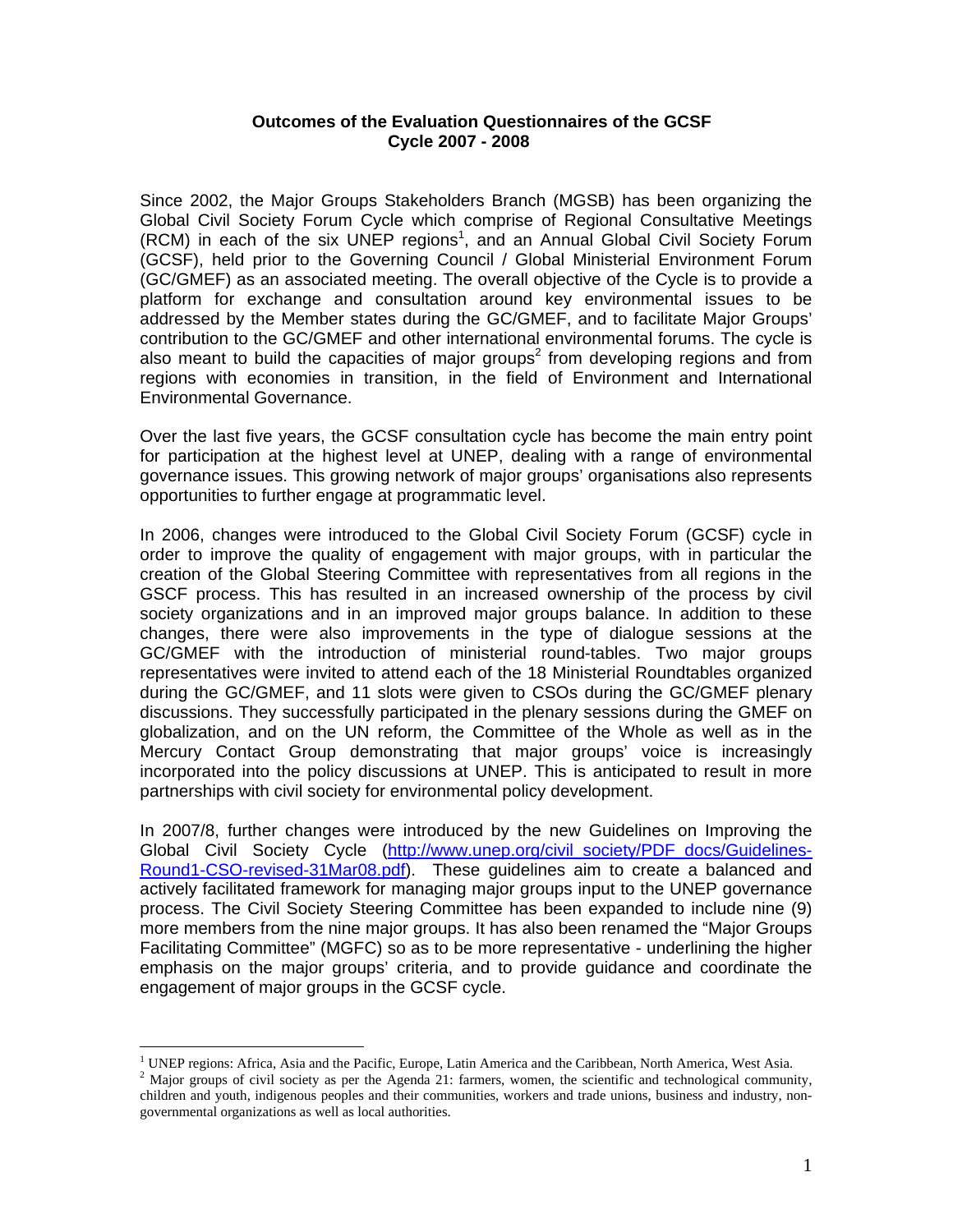This report summarises the outcome of the comments made by participants, of the GCSF cycle, namely, the Regional Consultative Meetings (RCM), and the Global Civil Society Forum (GCSF), 2007-2008.

### **Part I. Regional Consultative Meetings**

### **A. Background Information;**

 The Regional Consultative Meetings (RCM) were held in the six UNEP regions of Africa, Europe, Latin America and the Caribbean, North America, Asia and the Pacific and Western Asia between October and November 2007. The meetings were to prepare the regions' civil society's participation in the 9th Global Civil Society Forum that was held on 18 February 2008 prior to the 10th Special Session of the UNEP Governing Council/Global Ministerial Environmental Forum that took place on 20-23 February 2008, in the Principality of Monaco. The theme of the consultations was Globalisation and the Environment: Mobilising Finance to meet the Climate Challenge. The meetings also deliberated on other issues as outlined below in section 2.

#### **1. Participation:**

 The 2007 Regional Consultative Meetings (RCM) were attended by a total of 236 participants from 202 organisations and from 84 countries distributed as follows: 24 participants from Africa, 47 participants from Asia and the Pacific, 51 participants from Europe, 41 participants from Latin America and the Caribbean, 52 participants from North America, and 21 participants from West Asia. As has been the case since the Regional Consultative Meetings started, Europe and North America have had led in numbers of participants although participation of the rest of the regions has steadily grown over the years. Out of the 236 participants, 94 were female, making it 40% of the total participants. UNEP sponsored a total of 137 participants and the rest were self sponsored or received external sponsorship.



The fields of expertise of the participants, varied from animal protection, biodiversity and natural resources conservation, environment at large, to carbon trading, energy, indigenous knowledge, trade and environment, urban development, women and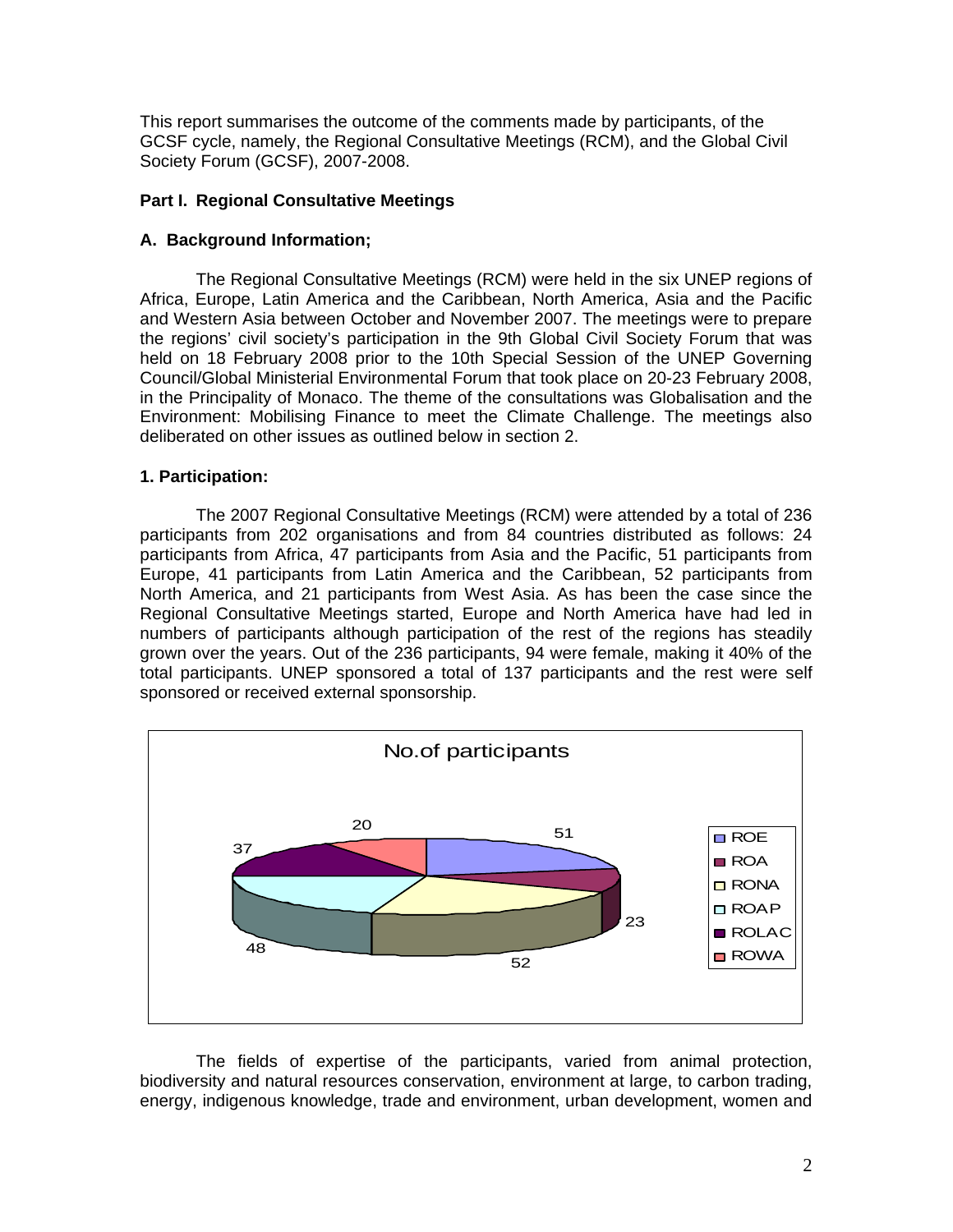environment, environmental law, poverty reduction/sustainable livelihoods to name but few.

This year the meetings mobilized 8 of the 9 major groups, as well as additional categories such as inter-governmental organisations (i.e. World Meteorological Organisation - WMO, United Nations Economic Commission for Europe - UNECE etc.), media, charity and faith based-groups. However, the large majority of participants still belong to the Non-governmental organisations category as reflected in the table below.

| Type of major groups                                       | <b>Total</b> |
|------------------------------------------------------------|--------------|
| <b>Business and industry</b><br>1.                         | 9            |
| 2.<br>Children and youth                                   | 15           |
| 3.<br>Farmers                                              | 2            |
| Indigenous peoples and their communities<br>4.             | 5            |
| Local authorities<br>5.                                    |              |
| 6.<br>Non-governmental organisations                       | 138          |
| Scientific and technological community (research and<br>7. |              |
| academia)                                                  | 15           |
| 8.<br>Women                                                | 8            |
| 9. Workers and trade unions                                | 12           |
| Other / Charity                                            | 2            |
| Other / Consultant                                         |              |
| Other / Faith based organisations                          |              |
| Other / Inter-governmental body                            |              |
| Other / Media                                              |              |
| <b>Other / National Committee</b>                          | 17           |
| <b>Grand Total</b>                                         | 236          |

It is worth mentioning that there is growing interest from organisations that do not exactly fit within the Agenda 21 categorization of the 9 major groups. In the table above there is a total of 36 "other" organisations such as faith based and charity organisations that attend the meetings. Also increasingly attending these meetings particularly in Asia and Europe are the UNEP National Committees (UNEP Natcoms). These are partner organisation of UNEP that promote environment related work in their constituencies, for example they have been very instrumental in UNEP's - The Billion Tree campaign.

# **2. On-line registration**

Also this year UNEP introduced electronic registration to these meetings whereby participants could apply on-line. This was done to ease and streamline the registration process. One can report that the process was successfully done and in instances where participants were not able to apply on-line, the regional officers and or the Major Groups and Stakeholder Branch were there to assist in registering participants on-line. Two regions - Latin America and the Caribbean and Asia and the Pacific - which had fewer on-line registrants will require more concerted training of invited participants on how to apply on-line. There were minor hitches in the system e.g. some entries disappearing from the list were readily rectified and reinstated.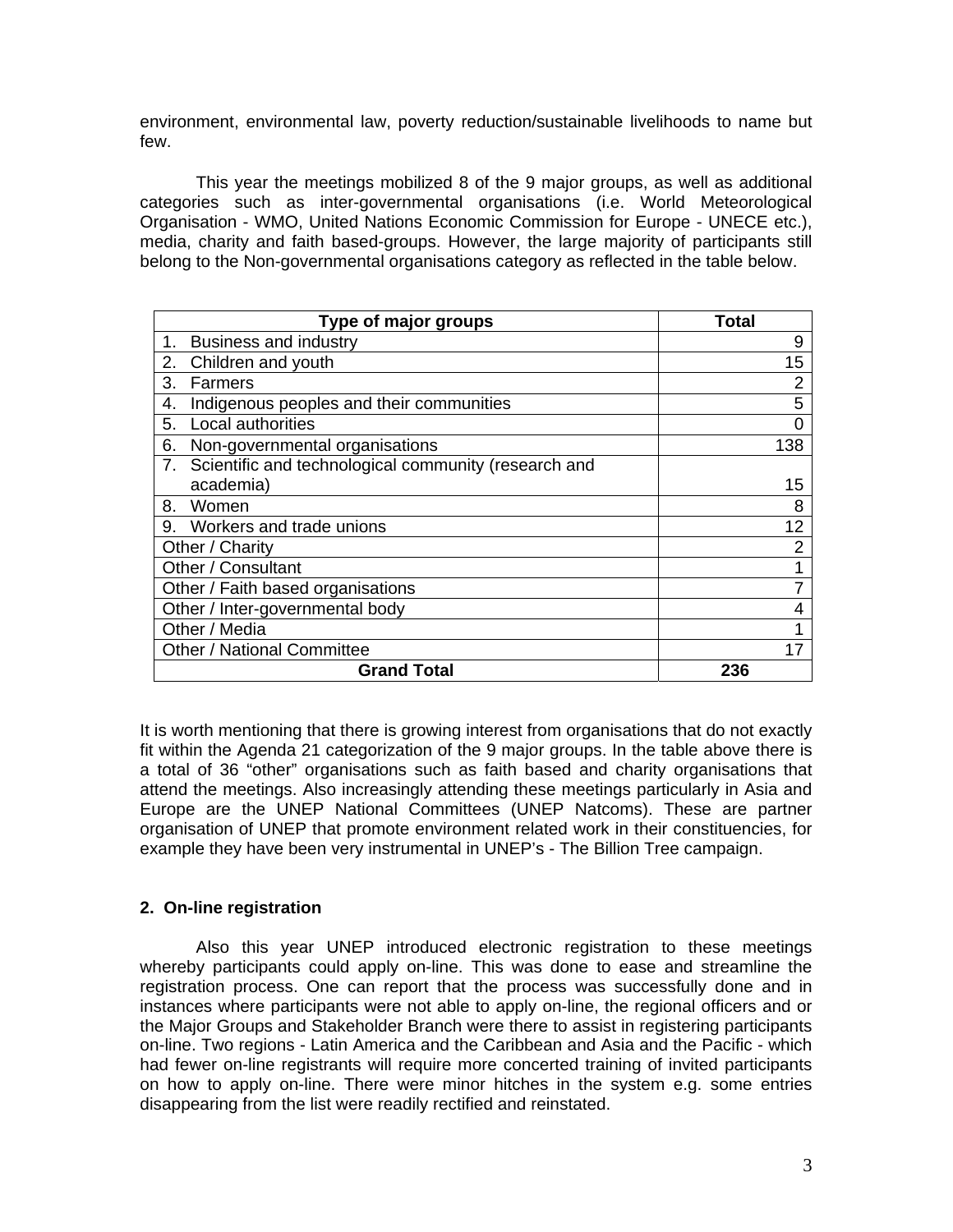# **3. Topics for discussion**

The Regional Consultative Meetings covered several topics, including:

- 1. Globalization and the Environment: Mobilizing Finance to meet the Climate Challenge;
- 2. The UNEP Medium-Term Strategy 2010-2013;
- 3. The key findings of the Global Environmental Outlook (GEO 4);
- 4. Enhancing major groups participation at UNEP's governance level; and
- 5. International environmental governance

The meetings provided an opportunity to go beyond the traditional thematic scope of engaging at UNEP Governance level, and entertained a substantive dialogue with other UNEP Divisions such as DEWA and DTIE mainly, on other operational issues and programmes. As an example, sessions on GEO 4 and on the Medium Term Strategy contributed greatly to the success of the meetings: they were highly appreciated by the participants as they provided grounds for interactions with senior policy makers and scientific experts of UNEP. Sessions on financing climate change were equally appreciated as they contributed to further build the capacities of the participants.

All meetings yielded statements or summary reports containing recommendations that formed part of the information documents for the GC/GMEF, as per the Rule 69.2 of procedure of the Governing Council and are available at http://www.unep.org/civil\_society/GCSF/index.asp

# **B. Evaluation:**

At the end of each meeting, participants were asked to evaluate the meeting. The purpose of the evaluation was to:

- Assess the extent to which the workshop achieved its stated objectives, expected results;
- Provide feedback to improve the quality of the agenda, sessions, plenary discussions, and group work.
- Provide feedback so that the lessons learned in terms of participation, representation, content and format could be used to improve the design of future meetings;
- Better respond to the specific needs and requirements of the participants;
- Assess of the quality of communication between UNEP and CSOs; websites etc
- Assess the organisation and logistics of the meetings.

The methodology used for this evaluation was in form of a questionnaire **(Annex I)**. Participants were asked to give a quantitative indication, on a scale of 1 to 5, (with 5 being the highest and 1 the lowest rating) of their overall assessment of the workshop. The rating for each question was converted to an average figure which gave an indication of the overall assessment by the participants for each of the questions. In addition, participants were also asked to give a short written assessment of the overall workshop. This allowed them the opportunity to comment on any aspect of the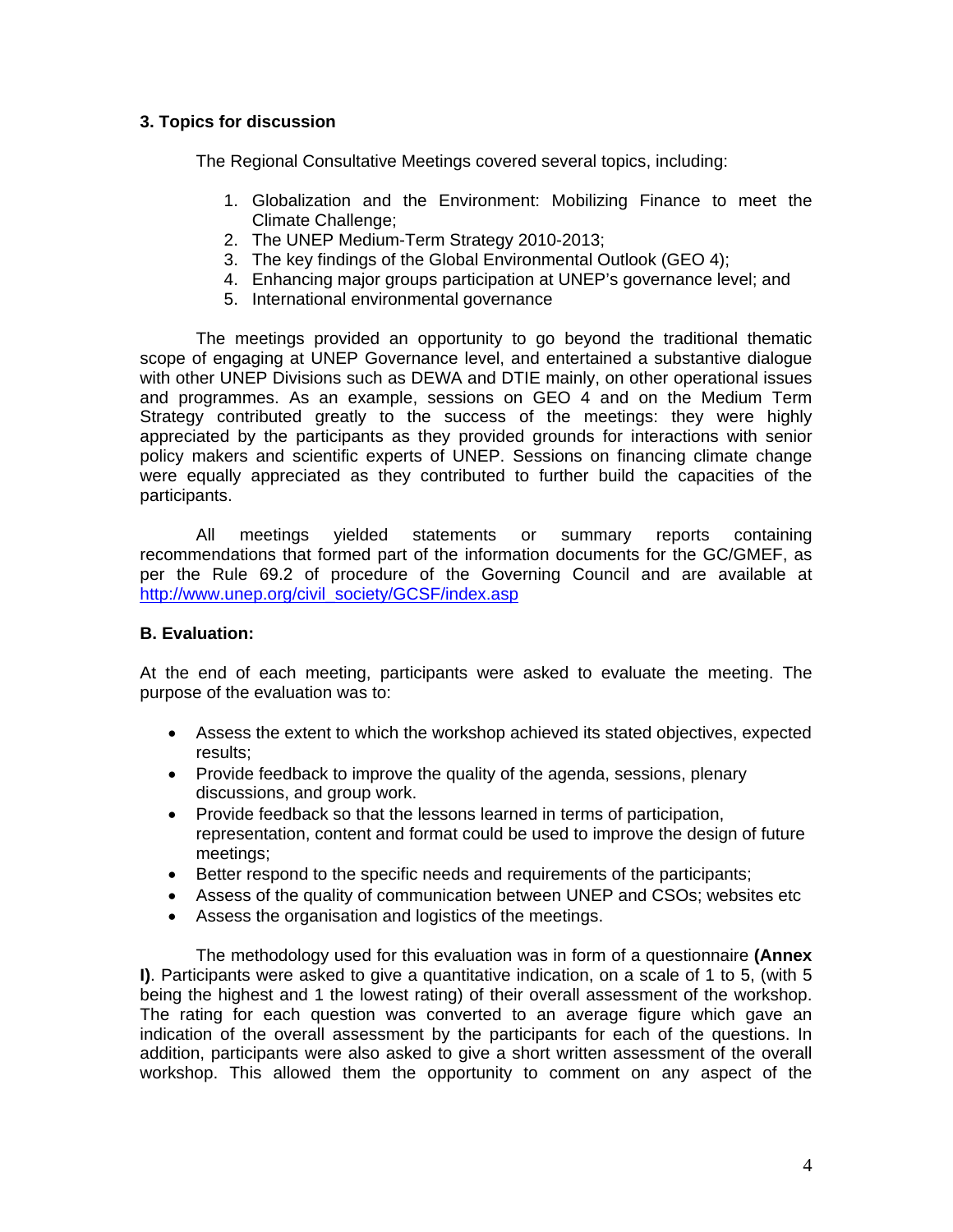workshop. All evaluation forms were anonymous so that the respondents were free to give their honest opinion about the workshop.

Out of the 236 that attended the meetings, 128 participants from 5 regions completed the evaluation form. The results from the Regional Office for Western Asia were not available. The response rate was 52% with 61% of that as sponsored participants and 39% were female participants. There was a slight decrease in the number of women participants as opposed to the previous year (45.8%). The number of respondents per region is illustrated by the chart below.



#### **1. Meeting Sessions**

i). Presentation and dialogue sessions on key issues for the  $10<sup>th</sup>$  session of the GC/GMEF

The rating used was on a scale of 1 to 5 with 5 being the highest and 1 the lowest rating. The session receiving the highest rating of 4.0 was on the Overview of UNEP's Global Environment Outlook Assessment (GEO 4). There was a lot of interest in this subject since the Report was simultaneously launched at the workshops in most regions. It was followed by the review of the Guidelines for Enhancing Major Groups Participation at UNEP Governance Level at 3.9. This was an important topic as it directly impacts on the activities of the CSOs. The session on Globalisation and the Environment; Mobilising finance to meet the Climate Challenge tied with the latter also at 3.9. The Medium Term Strategy session was rated as lowest at 3.6 because participants said they did not receive prior information about it to substantively discuss it. A comment from Europe summed up the feelings of most participants about this session: "It is very naïve of UNEP to call upon civil society organizations to discuss UNEP's Medium-Term Strategy without sharing the document with the participants. Civil society can not provide input to a document without seeing it and analyzing it in detail." The lowest rating for this session was from Europe at 3.0. and highest at 4.1 from LAC followed by 4.0 in Africa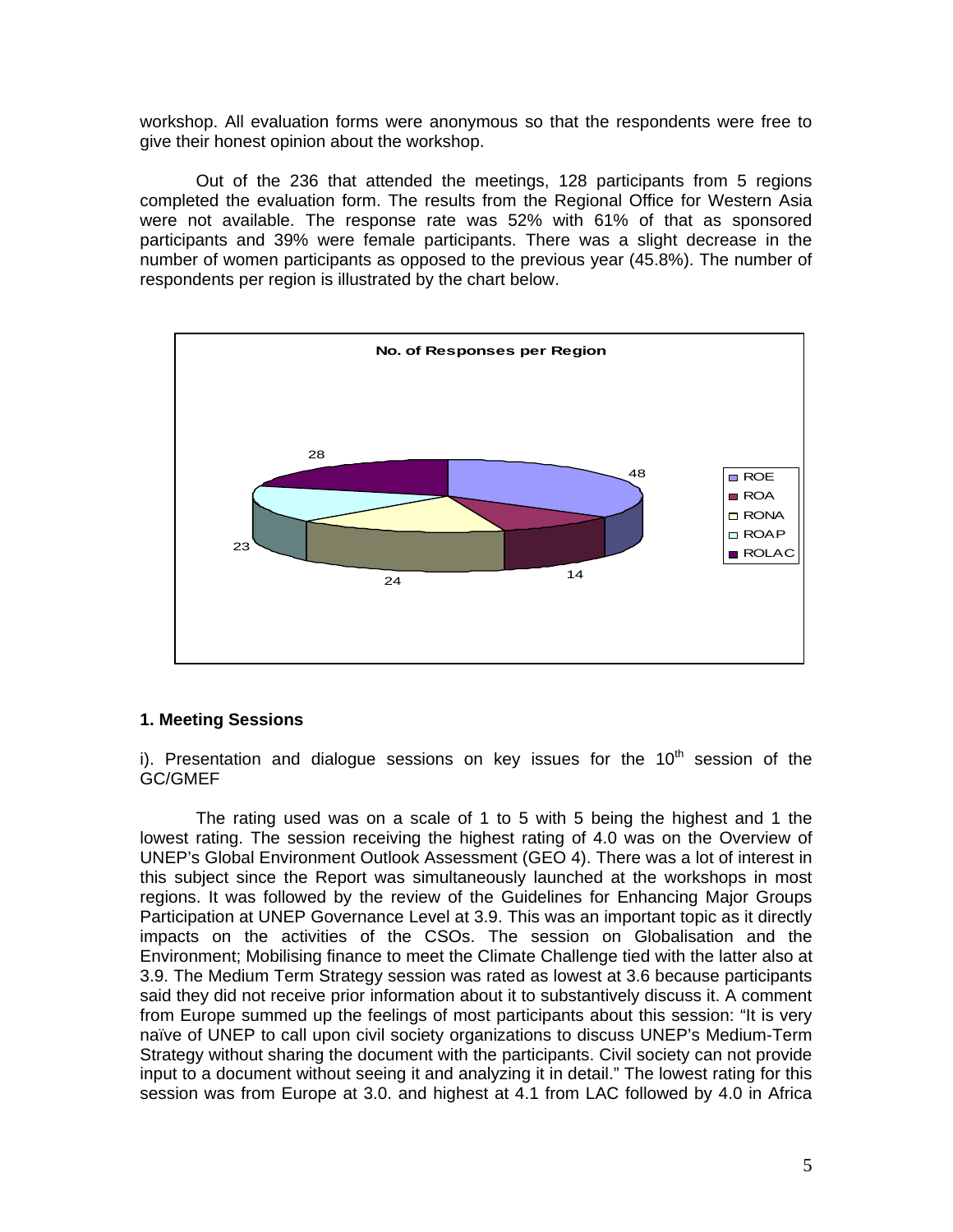and 3.9 from Asia and Pacific. The MTS session was delivered by teleconference or video-conference and this may have contributed further to the low rating because of the indirect medium of presentation.

Generally speaking, the response to the key issues for the  $10<sup>th</sup>$ . Special Session of the GC/GMEF were highly rated. Africa went on to intimate that there should be effective follow-up of the recommendations made on the topics discussed. There is a need to move beyond process consultation into action and implementation, in order to ensure the ongoing relevance of the consultation process and to take full advantage of the strengths of civil society organizations.

The participation of UNEP Staff to these meetings was considered important for instance in Europe, the participation of two staff members was extremely constructive and provoked more interactive dialogues during the meetings. It also provided a valuable networking opportunity. On the other hand, in North America, respondents said there was disappointingly little opportunity to engage directly with UNEP staff as they only participated in the opening session. This confirms the value added of UNEP staff at these meetings, not only to contribute to the proceedings but also provide a link between the organisation and the major groups as well as to network.

### **ii). Working Groups**

The working groups were evaluated highly at 4.2 indicating a preference for working groups rather than plenary sessions. The highest score was in 4.3 in Europe with the lowest in Africa at 4.The reports from the working groups also scored highly at 4.3. North America did not have working sessions and felt that this was one of the weaknesses of the meeting because of insufficient discussion of issues coupled with inadequate major groups balance. For instance there should have been more groups with specific specialisation and more trade/labour unions, local government invited. This weakness may be related to the short duration of the meeting and of course major group's balance. A suggestion from Europe was that UNEP should find a way to allocate/assign the group discussion in the future and not rely on voluntary sign ups because often, you end up having a large group focusing on one issue and very few people in other groups making it difficult to adequately elaborate and address on other issues.

# **2. Election process**

With an average score of 3.7, the election of representatives to the Global Civil Society Forum was poorly rated in all regions and was particularly low in Europe and North America and highest in Latin America and the Caribbean at 4.1. In Africa participants said that UNEP should define the modalities for the elections. This suggests the need for transparent and uniform election rules. In Europe the suggestion was that the emphasis on transparency is a must however the selection criteria must focus entirely on the issues to be discussed at the GCSF, GC/GMEF. Geographic and gender balance are important criteria but UNEP must work out together with the participants the best combination of representation on the issues to be discussed. Implying that, expertise and knowledge of the issues, should be central in selecting representatives. Be that as it may, the selection criteria or guidelines of the GCSF participants should be elaborated.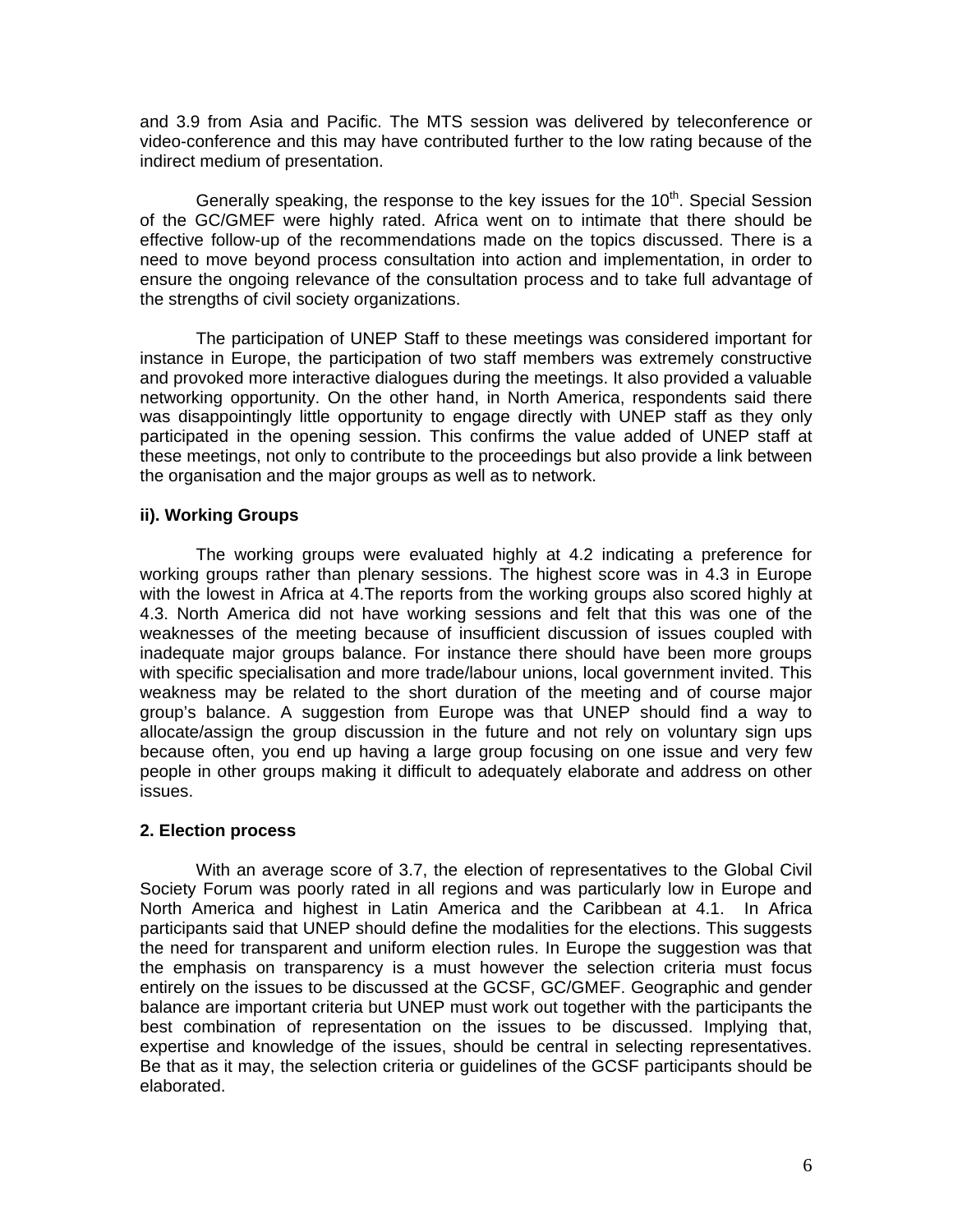

#### **3. Communication and pre-meeting consultation**

The UNEP Civil Society website was highly rated at 3.9 with the highest score given by Europe at 4.4 and the lowest by North America at 3.5 which showed a consistency with the previous year. The regional website was also highly rated at 3.9 with North America having the lowest at 3.0 and Latin America and the Caribbean having the highest rating at 4.2. The thematic webpage received a similar rating at the CSO webpage at 3.8. with North America giving it the lowest point at 3.3. and Europe giving it the highest rating at 4.2. The rate of overall communication was highly rated at 4.1. Even though communication was highly rated, there was suggestion from Europe that communication between UNEP and CSOs and between CSOs themselves, could be increased and that a system for such should be devised.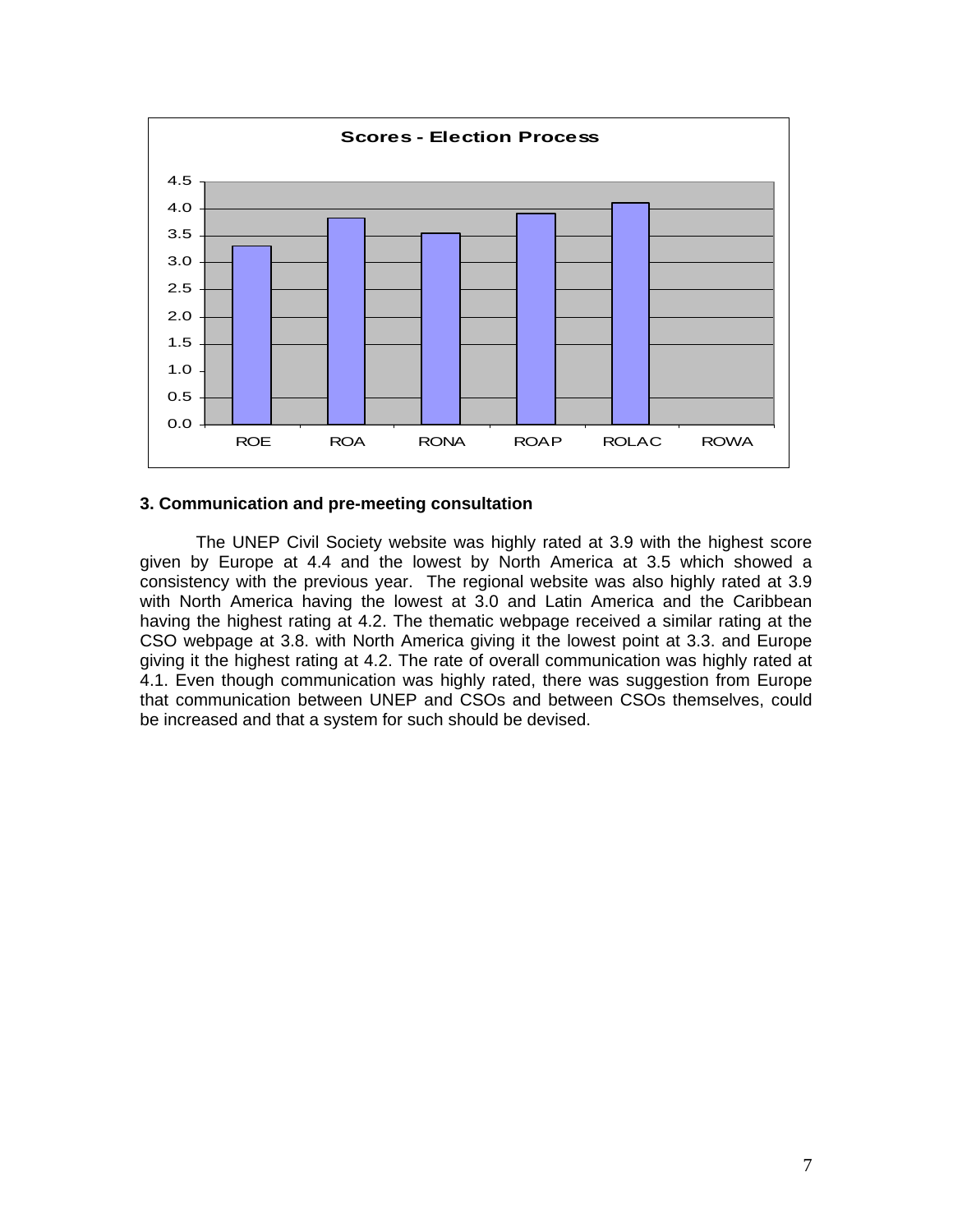

### **4. Agenda**

With regard to subjects covered in the Agenda, respondents gave an average rating of 4.1.and gave the length of sessions a rating of 3.8. North America gave the lowest rating for both sessions because it felt that the agenda was too large for the time (equivalent of one day only) allocated. The suggestion was to either shorten the agenda or extend the meeting time. There was also a suggestion to use web-conference technology so that other members who are not financially able to attend can participate through this medium. The Asia and the Pacific also felt that the 2 days allocated for consulting a large region (5 sub-regions namely: North East Asia, South East Asia, South Asia, Central Asia and the South Pacific) was not sufficient and suggested that sessions that are more inclusive could be designed for more participation on regional and sub-regional levels. The Latin America and the Caribbean region mentioned that while the subject matter was very good, the sessions were too long with lengthy interventions from participants. They proposed to establish a protocol for participation which would define the length of interventions; compliance to the thematic issues; summaries at the end of each presentation. Obviously there is a need to plan better for future meetings and have a balance in the time allocation and number of sessions held.

A participant from Europe felt that a closer involvement of the participants in setting the agenda could be helpful. Another one suggested there should have been space on the agenda for each CSO to present their work. This suggestion however is not realistic as it would take up a lot of time.

A broader introduction of the agenda items and themes at the start of the meeting would also help make the meetings even more efficient and elicit more active participation. There was a suggestion from North America that the meeting should have started with a more in-depth introduction to UNEP (as an organisation) targeting mostly the first timers to these meetings.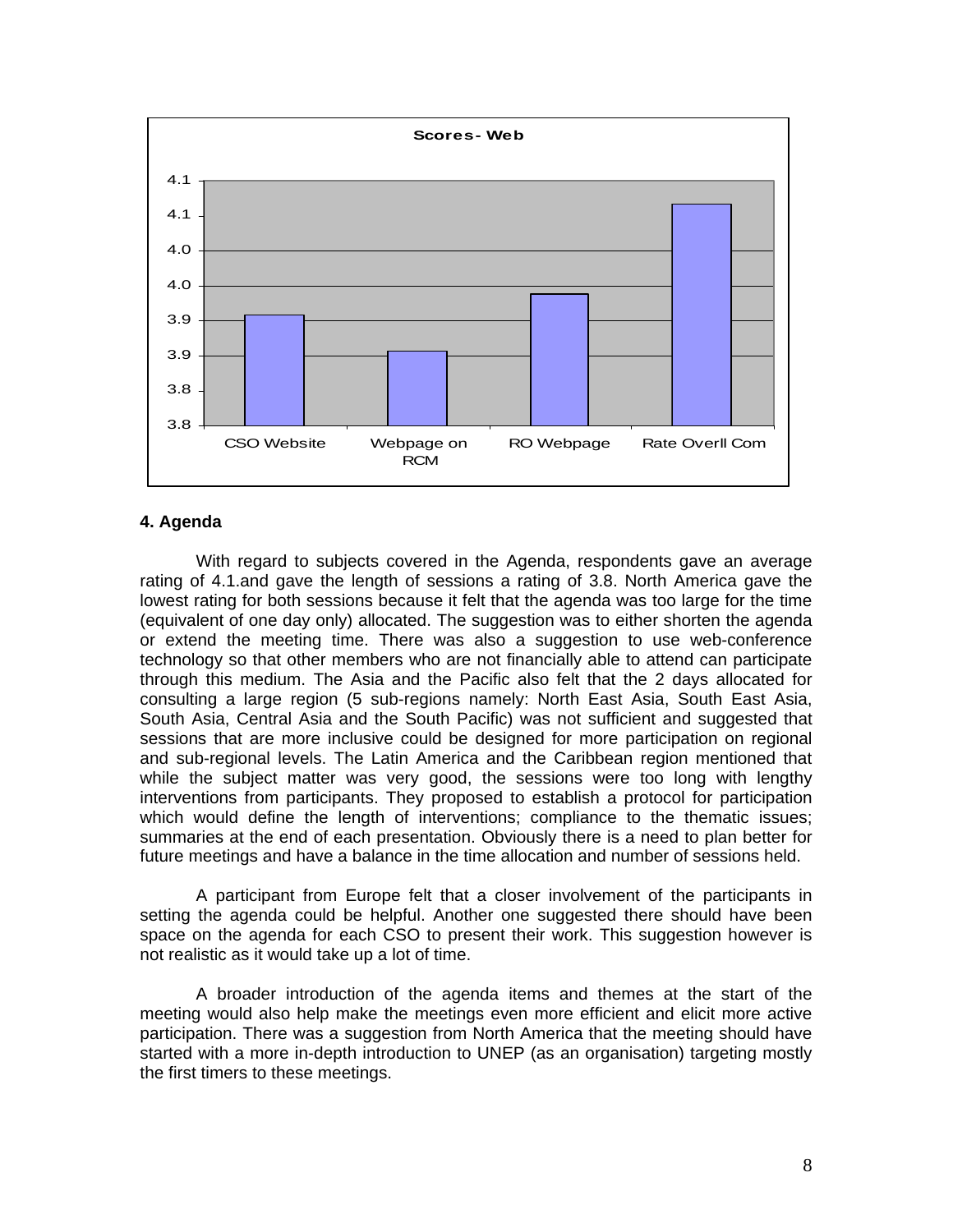In Summary, the agenda could include the following:

- a presentation of UNEP and its priority areas of work;
- a presentation of the GCSF cycle process, the format of the GCSF and of the GC/GMEF, including the role and functions of each meeting;
- a presentation of emerging global and regional environmental issues;
- a brief summary of the previous GC/GMEF and the achievements made by CSOs; and
- a presentation of emerging global and regional environmental issues.

Another suggestion from Europe was that the breaks in between session could be longer for participants to digest all the information and discuss with fellow participants.

From the suggestions above, there appears to be a need for the selection of topics for discussions to be further discussed with the Divisions in charge of producing the background papers for the GC/GMEF, as early as June when the topics are identified. Advice should be sought from them as to the aspects of the issues to be discussed with major groups and the level of detail and complexity to be addressed. More targeted background documentation would be helpful, to be prepared by the UNEP substantive division charged with preparing the GMEF policy discussion papers. The provision of background material in advance allows time for processing complex information. An arena for discussion on the issues (possibility of sub-regional consultations/workshops as suggested by Asia and Pacific region) prior to the event is also possible, making use of Information and Communications Technology (ICT), workshops and other tools such as web-based discussion forums.

# **5. Participation**

The participants evaluated positively the gender balance (3.9), the expertise of the participants (3.8), the regional balance (3.7) and major groups balance (3.5). The Africa regions rated gender balance the lowest considering the fact that women only made up 35% of the participants to that meeting. The Asia and the Pacific Region on the other hand, rated it highest as the female participants made up 52% of the participants to that meeting. Major groups balance was rated the lowest with 3.5 because in all meetings across the board, there was preponderance of Non-governmental Organisation (NGOs) as is shown in the graph below. Obviously more work has to be done to ensure that selection of participants including sponsorship by UNEP to the meetings is balanced particularly targeting major groups like local authorities which was not represented at all; farmers, indigenous people, women, and business and Industry.

In the North America meeting, more farmers and religious groups could have been invited.

The North America regional meeting recommended that resources be made available to marginalized groups to help them organize and mobilize internally and to further engage with the consultation process. For instance effort should be made to include the IP from developed countries who are at a disadvantage because they come from developed countries and therefore do not meet the criteria for capacity building grants. As such some groups regularly fall through the funding "cracks" and are thus left out of the dialogue.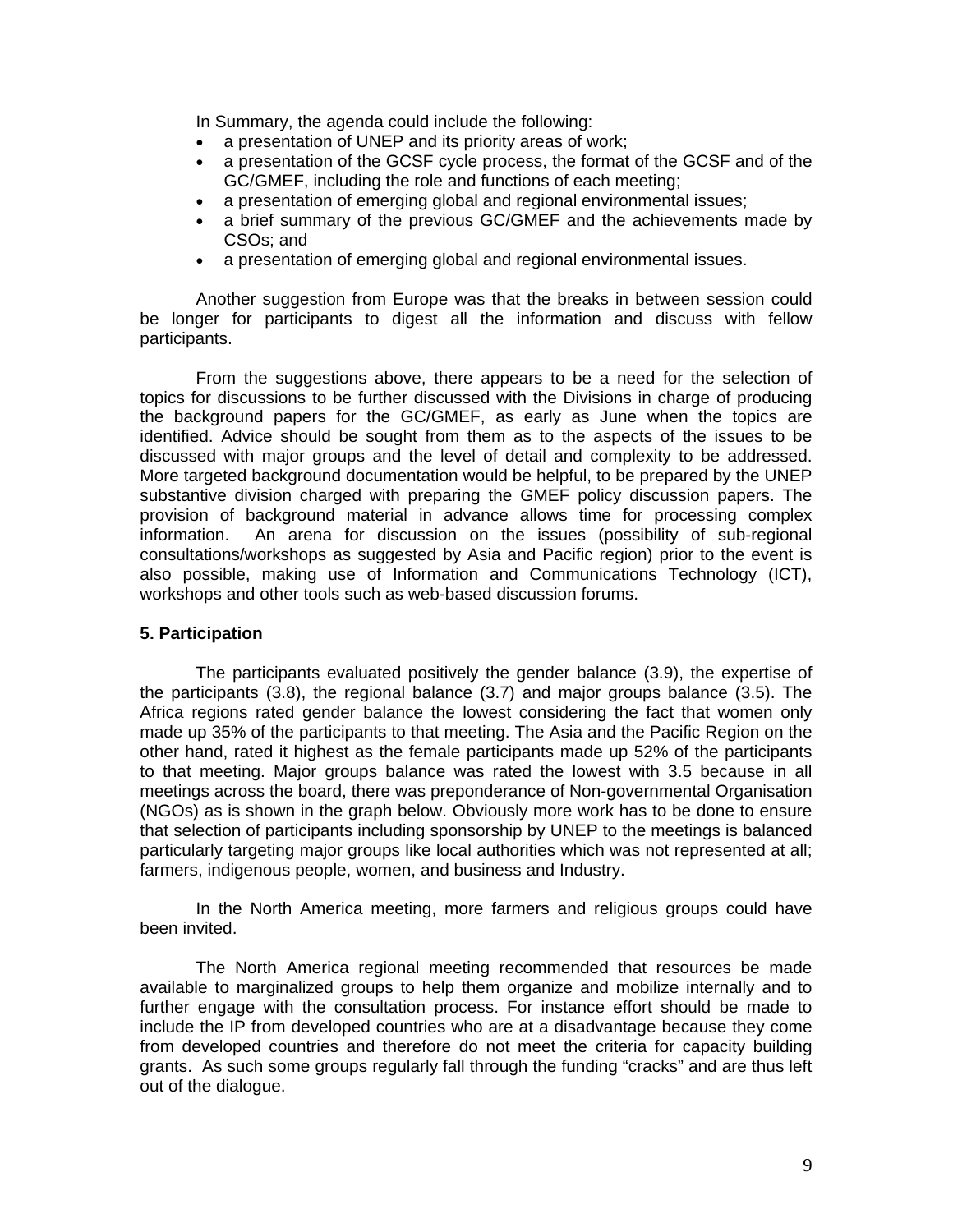For the regional balance, Asia and the Pacific would have wanted a more balanced regional representation. On the other hand, Europe saw an evident shift from environment oriented participants to more heterogeneous groups including more representatives of other major groups; the quality of and expertise of participants have improved tremendously; there is better representation of states/countries than before including from rich developed countries of the "North"; participants were much more focused and better oriented about what they like UNEP to do for them. The quality of discussions and participation has improved tremendously.

In addition to these participants, this year also noted a larger number of UNEP staff participating in the meeting as keynote speakers, facilitators and panellists. In total, 15 UNEP staff participated in the substantive discussions, in addition to the UNEP DRC Headquarters and Regional Offices staff.

As alluded to above, a more proactive strategy should be adopted with regard to the identification of the participants to enable a renewal of the participants' profiles, as well as attract new organisations that are increasingly specializing in thematic issues such as financing climate change, carbon trading, and other policy based networks. Alternatively, it is possible that a more selective kind of meeting (by invitation only) would lead to higher-quality participation. Furthermore, the process of identifying sponsored participants could be improved on by increased brainstorming between the MGSB and the regional offices and the MGFC.

An issue that came up is that several participants raised concerns that business and industry were getting too much of a voice, and queried the definition of civil society, debating the merits of combining private and public interest organizations in such forums.

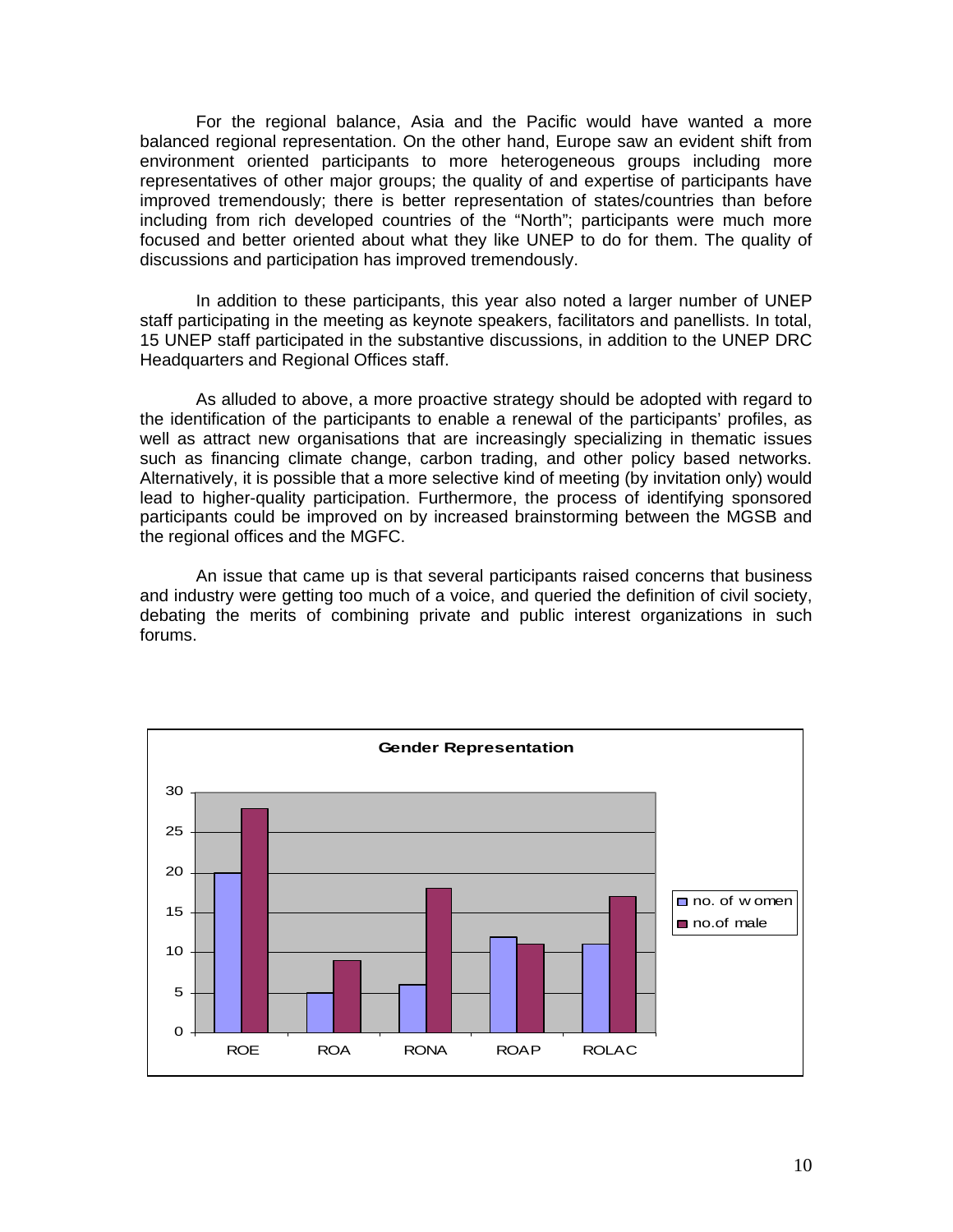### **6. Organisation**

Respondents evaluated the organisation of the meeting highly at 4.2 with Europe giving the maximum score of 4.5 followed by Latin American and the Caribbean and ROAP at 4.4. The Africa region rated it at 4.0 and the lowest of 3.7 came from North America. Mixed responses were experienced from North America with one respondent saying the meeting went very well despite technical difficulties with the conference call. Another said it was not as good as previous meetings. The logistics particularly the seating order in the conference hall and a more sustainable catering system could be improved.

In Asia, respondents believed, the process could be enhanced by earlier invitation/consultation for the meeting and engagement with existing sub-regional networks to identify key issues at regional level. Respondents from Africa while rating the substance of the meeting highly, rated the planning and logistic as very poor. The flights were at awkward hours and the facilities at the venue were substandard without the basic amenities. Some of the sponsored participants including resource people/key note speakers failed to attend meeting. The organisation and planning of the meeting for the Africa region was contracted out to one of the CSOs to manage through an MOU. The lesson learnt here is that in future it is important to assess the capability of CSOs to manage a meeting before they are contracted to do so or ensure that UNEP sufficiently backstops that organisation so as to avoid such incidences. Latin America and the Caribbean which also experienced absences because of travel problems propose that to improve management of itineraries and optimise the cost for travel, confirmation of participation has to be done well in advance and participants should commit themselves to it and respect it. As one respondent from Africa said, "the process of planning and implementation of the meeting was poor and missed the sub-regional and major groups balance; UNEP should evaluate the process and avoid such turbulence in future meetings".

# **Part II. 9th. Global Civil Society Forum**

# **A. Background information**

The 9th Global Civil Society Forum (GCSF) is an associated meeting of the  $10<sup>th</sup>$ Special Session of the UNEP Governing Council / Global Ministerial Environment Forum (GC-/GMEF) and met on 19 February 2008, in the Principality of Monaco, prior to the GC-/GMEF. The theme of the consultations was Globalisation and the Environment: Mobilising Finance to meet the Climate Challenge. Other topics discussed were Medium Term Strategy, the Guidelines on improving the current GCSF cycle and participants had a dialogue with the Executive Director of UNEP. Participants also had the opportunity to engage in the Governing Council and Global Ministerial Environment Forum by attending meetings of the Committees of the Whole (COW) and some selected representatives attended the Ministerial Round Tables. The report of the GCSF can be accessed at http://www.unep.org/civil\_society/GCSF9/pdfs/Report-GCSF9-2008.pdf

# **1. Participation**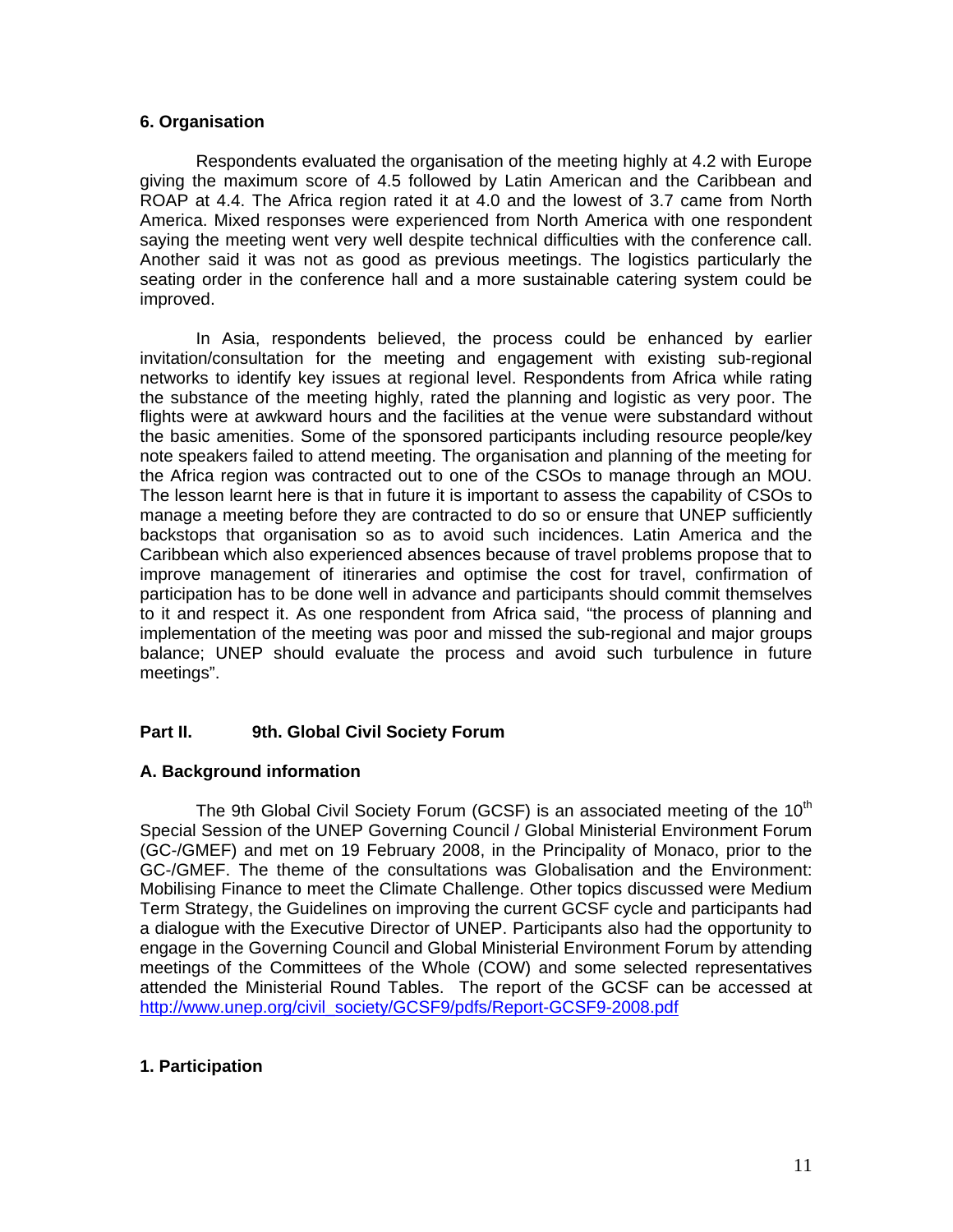The GCSF was attended by 193 participants representing 108 civil society organizations (CSOs) from 42 countries. Participants used the new electronic registration system to register on-line. Out of the 221 who registered on-line, only 118 actually participated. The 75 participants who did not register on-line, registered through the Secretary to the Governing Board and others on the day of the meeting. A total of 36 participants were sponsored by UNEP and they included members of the Major Groups Facilitation Committee, Regional Representatives as well as invited panellists to the Governing Council/Global Ministerial Environment Forum.



Europe had the largest number of participants largely because the meeting took place in Europe and in Monaco. Secondly Europe has the largest number of organisations accredited to UNEP. It was followed by North America, Africa, Latin America, Asia and the Pacific and West Asia respectively. This is in line with the regional distribution of accredited organisations.

With regard to major groups represented, as usual there was a preponderance of Non-governmental organisations. It was followed by Business and Industry mainly because of the topic of discussion – globalization and the environment, mobilizing finances to meet the climate challenge. Secondly, because in August 2007, efforts to bring on board this major group was carried out by inviting various institutions to apply for accreditation to UNEP. From the table below, it is obvious that the majority of major groups i.e. farmers, indigenous peoples, children and youth, women, local authorities, workers and trade unions, were very poorly represented.

| <b>Number of Participants by Civil Society Organisation Type</b> |  |
|------------------------------------------------------------------|--|
| <b>Business and Industry</b>                                     |  |
| <b>Children and Youth</b>                                        |  |
| <b>Consumer Group</b>                                            |  |
| Faith/Charity based                                              |  |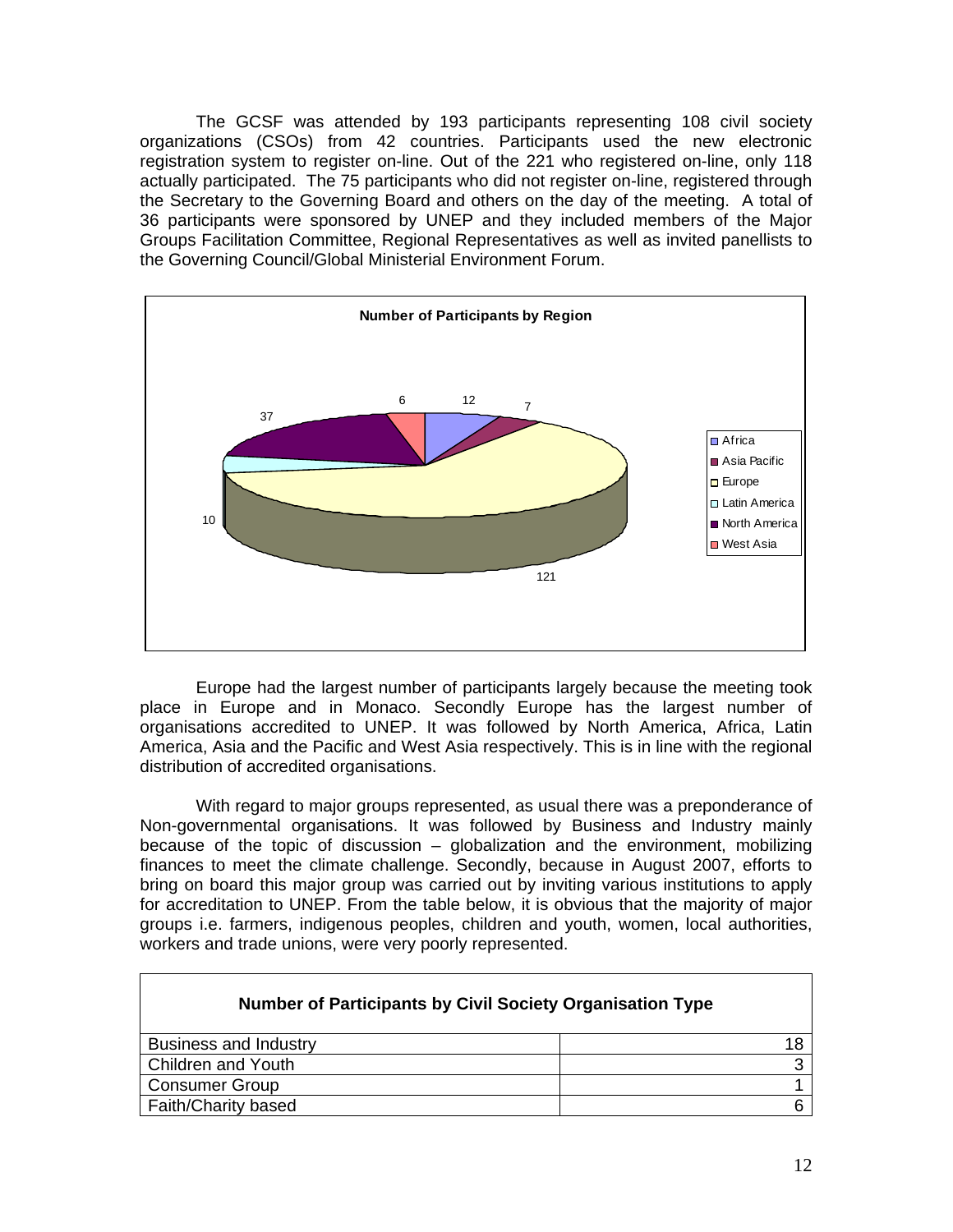| Farmers                                  |     |
|------------------------------------------|-----|
| Indigenous peoples and their communities | ⌒   |
| Local authorities                        | ิค  |
| Media                                    |     |
| <b>NGO</b>                               | 123 |
| Scientific and technological community   | 10  |
| Women                                    | 5   |
| <b>Workers and Trade Unions</b>          | 8   |
| Other                                    |     |
| TOTAL                                    | 193 |

In terms of gender, out of the 193 participants, only 76 were female making it only 39% of the participants. Understandably, the largest number came from Europe. It was followed by North America, Africa and Latin America and Asia and the Pacific. Surprisingly, it was from the West Asia region that female outnumbered male participants.



#### **B. Evaluation**

The evaluation process this time around leaves a lot to be desired. Out of the 193 participants only 15 evaluations were done or collected. This state of affairs could be attributed to a lot of factors, the main one being that there was not sufficient backstopping at the meeting in terms of staff to ensure that evaluations were completed and submitted. This is a persistent problem that can be solved only if sufficient staff is assigned specifically for this important exercise.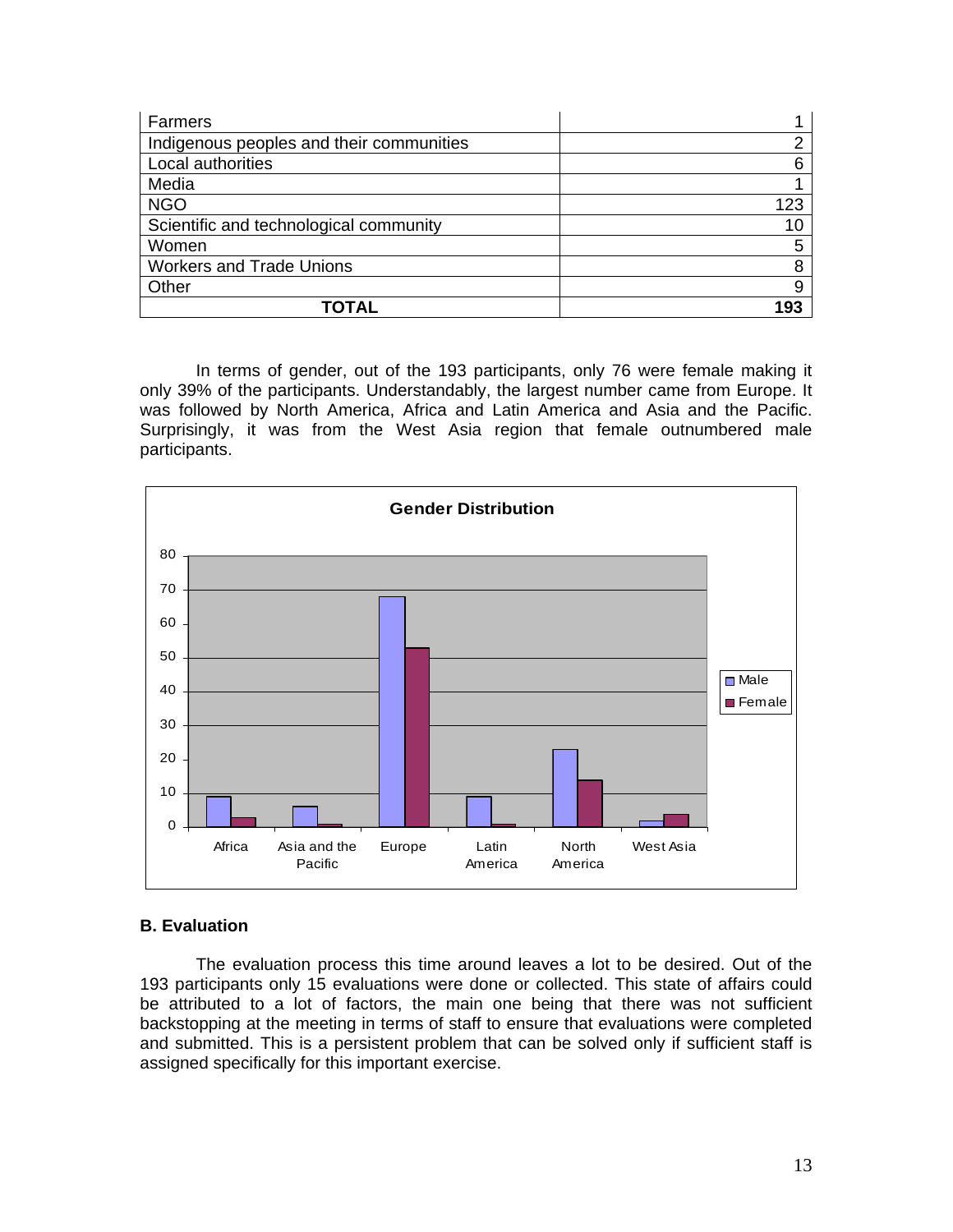An evaluation form/questionnaire **(see Annex II)** was used for the Global Civil Society Forum.

Out of the 15 respondents, only 4 were women. The sponsored participants were 8 and the non-sponsored were 7. This goes to show that the sponsored participants are more likely to complete the evaluations because they fell obliged to do so. In terms of major groups, the NGOs made up the highest number of 11. There were 2 Children and Youth participants, followed by 1 representative each from Women and Business and Industry.

The results of the evaluations below, may not be representative but it is however useful to draw a global picture from them.



#### **1. Meeting sessions**

The session that was most appreciated was the dialogue with the Executive Director at 4.5. This session garnered the highest rating as the similar meeting of the year before. This is an indication that participants value very much the interaction with the Chief Executive of the organisation. The session on Globalisation was also highly rated at 4.3 followed by sessions on the Medium Term Strategy and CSO Guidelines which tied at 4.2. Respondents rated their involvement/engagement in the GC/GMEF at 3.5.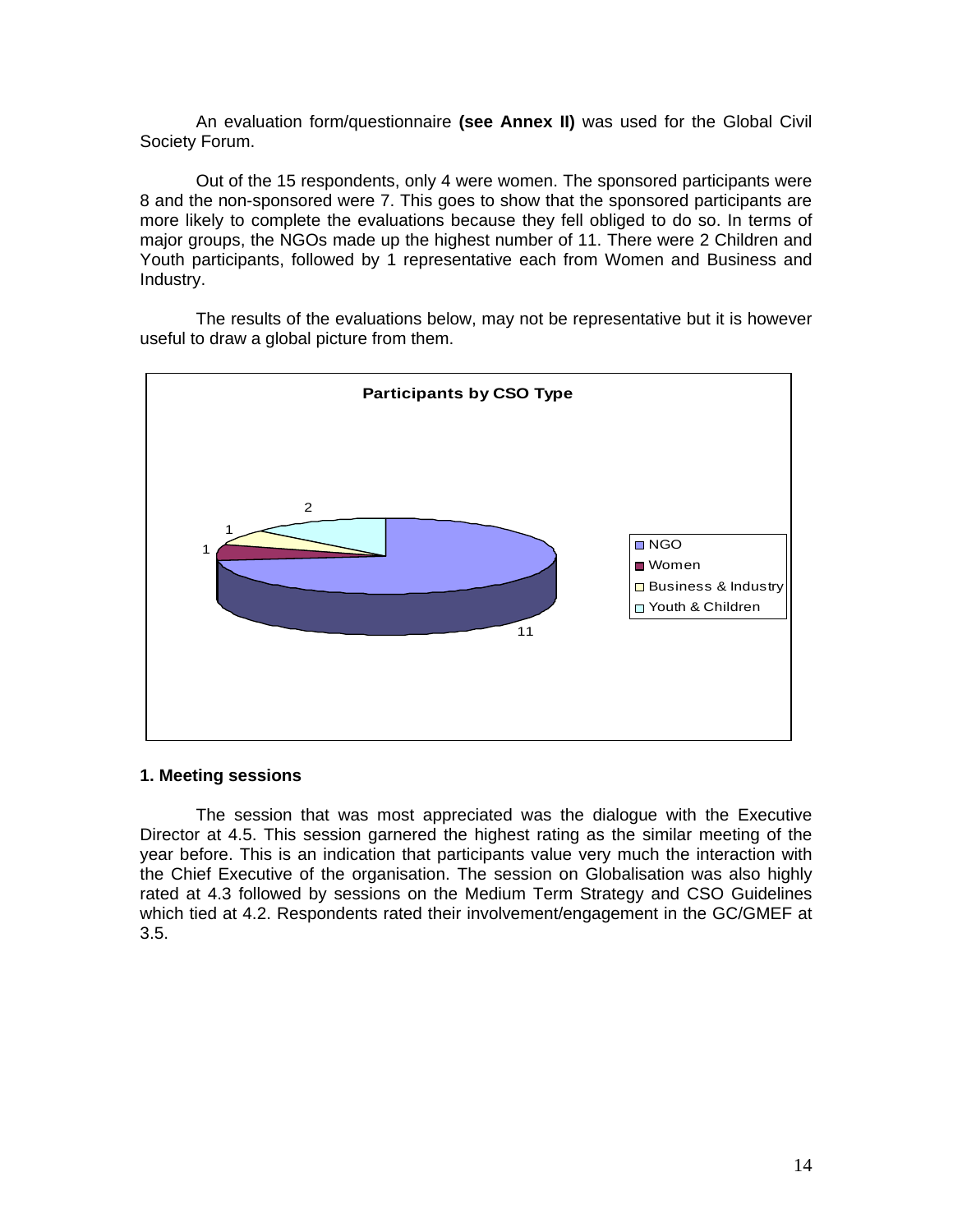

# **2. Communication:**

Respondents rated the overall communication with UNEP highly at 4.1 and the CSO Website at 4.0 indicating that they were fully satisfied with the information exchange and flow with UNEP.

# **3. Agenda**

Respondents were satisfied with the agenda and rated it at 4.0 although there is room for improvement in terms of length of the sessions. One respondent intimated that the format of the sessions could be improved to give more time to discussions and interventions from all participants and to also find out the points that they may have (or not have) consensus on. Another felt that there was no time for real interaction on these issues.

# **4. Participation**

In terms of balance of participation, respondents rated the gender balance at 3.7, higher than what they rated regional balance at 3.3. The lowest rating of 3.0 was the major groups balance which was very much skewed to the NGOs. Most respondents would have liked to see more Indigenous People, Farmers and Business and Industry represented. Respondents rated expertise of the participants highly at 4.1.

# **5. Organisation**

Respondents rated the organisation of the meeting very highly at 4.3 saying that it was well organised with very good prior preparation and communication from UNEP Major Groups Stakeholder Branch. One respondent noted that UNEP should be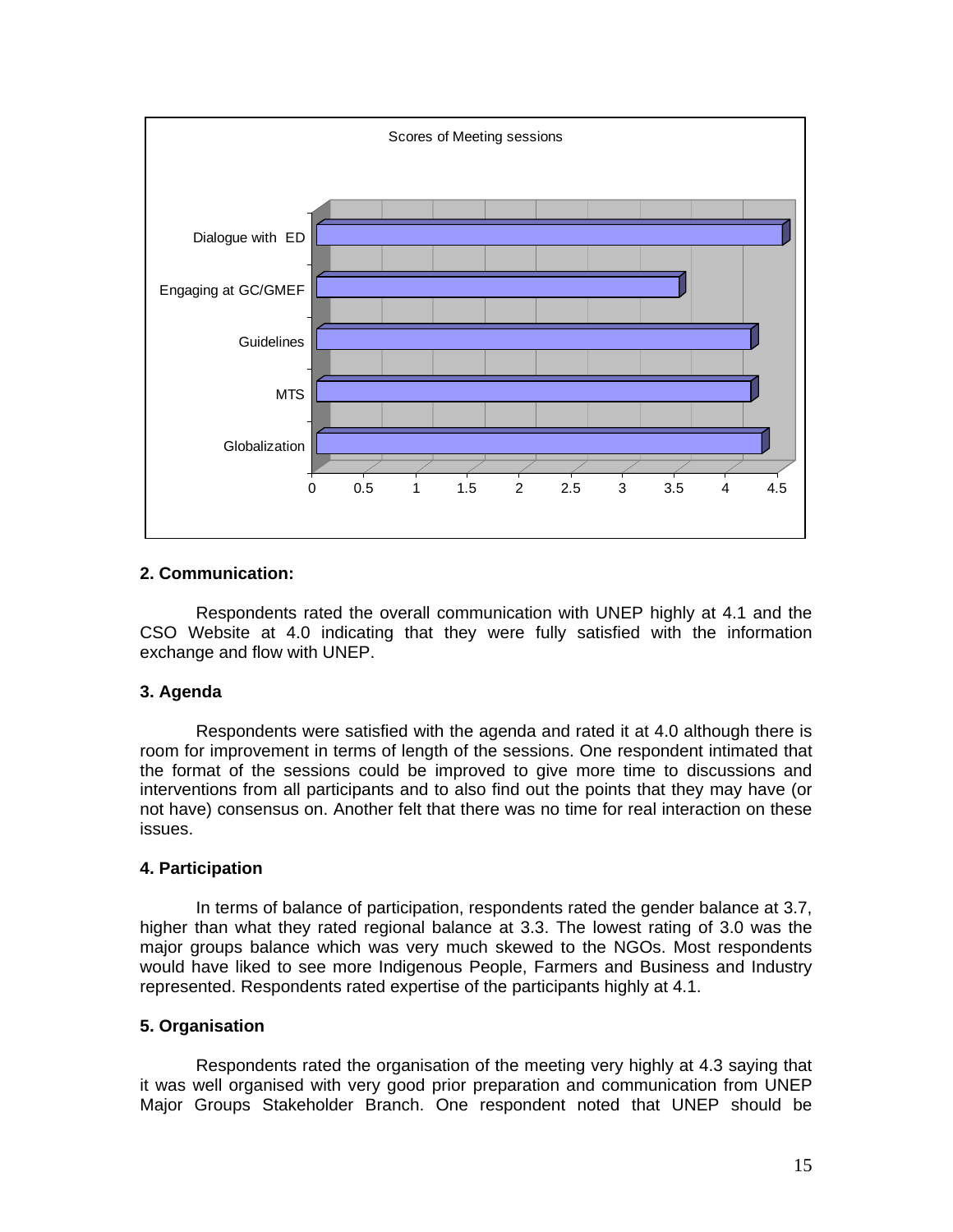supported and honoured for its efforts to establish a regular organised and efficient dialogue process with CSO. Another one appreciated the excellent steering of the meeting by the Chairperson. While the overall organisation of the meeting was very satisfactory, the travel arrangements were rated at 3.8 with a respondent suggesting that UNEP could save money and get cheaper travel itineraries and better flight options, if purchases of tickets were done by the local UNEP or UNDP offices in the respective countries. Another respondent was not satisfied with the on-line registration because he did not get a confirmation until very late and as a result he was could not properly arrange his travel and accommodation.

# **C. Recommendations:**

Based on the Regional Consultative Meetings and the Global Civil Society Forum, a number of lessons learnt and recommendations can be identified for further consideration:

# Agenda setting and selections of thematic issues:

- The agenda should include the following items: a presentation of UNEP and its priority areas of work; a presentation of the GCSF cycle process, the format of the GCSF and the GC/GMEF, including the role and functions of each meeting; a brief summary of the previous GC/GMEF and the achievements made by CSOs; a presentation of emerging global and regional environmental issues.
- Agenda should be balanced with adequate time allocated to plenary, group work and discussion time.
- Selection of topics for discussions needs to be further discussed with the UNEP Divisions in charge of producing the background papers for the GC/GMEF, as early as June when the topics are identified. Advice should be sought from them as to the aspects of the issues to be discussed with major groups and the level of detail and complexity to be addressed.
- The major groups should be part of the process for setting the agenda of the GC/GMEF as well as in the drafting of the background documents for the GC/GMEF through ad-hoc consultations, be they on MTS priority issues or other emerging environmental issues. For example have a period of consultation on the agenda of the GC and then writing the documents by August, in order to have a "decent" timeframe for collecting CSO inputs and contributions.

# Background material:

- Need to provide background material in advance in order to allow time for processing complex information.
- An arena for discussion on the issues (possibility of sub-regional consultations/workshops) prior to the event is necessary also making use of Information and Communications Technology (ICT), workshops and other tools.

# Identification of participants & major groups / issues of representation: